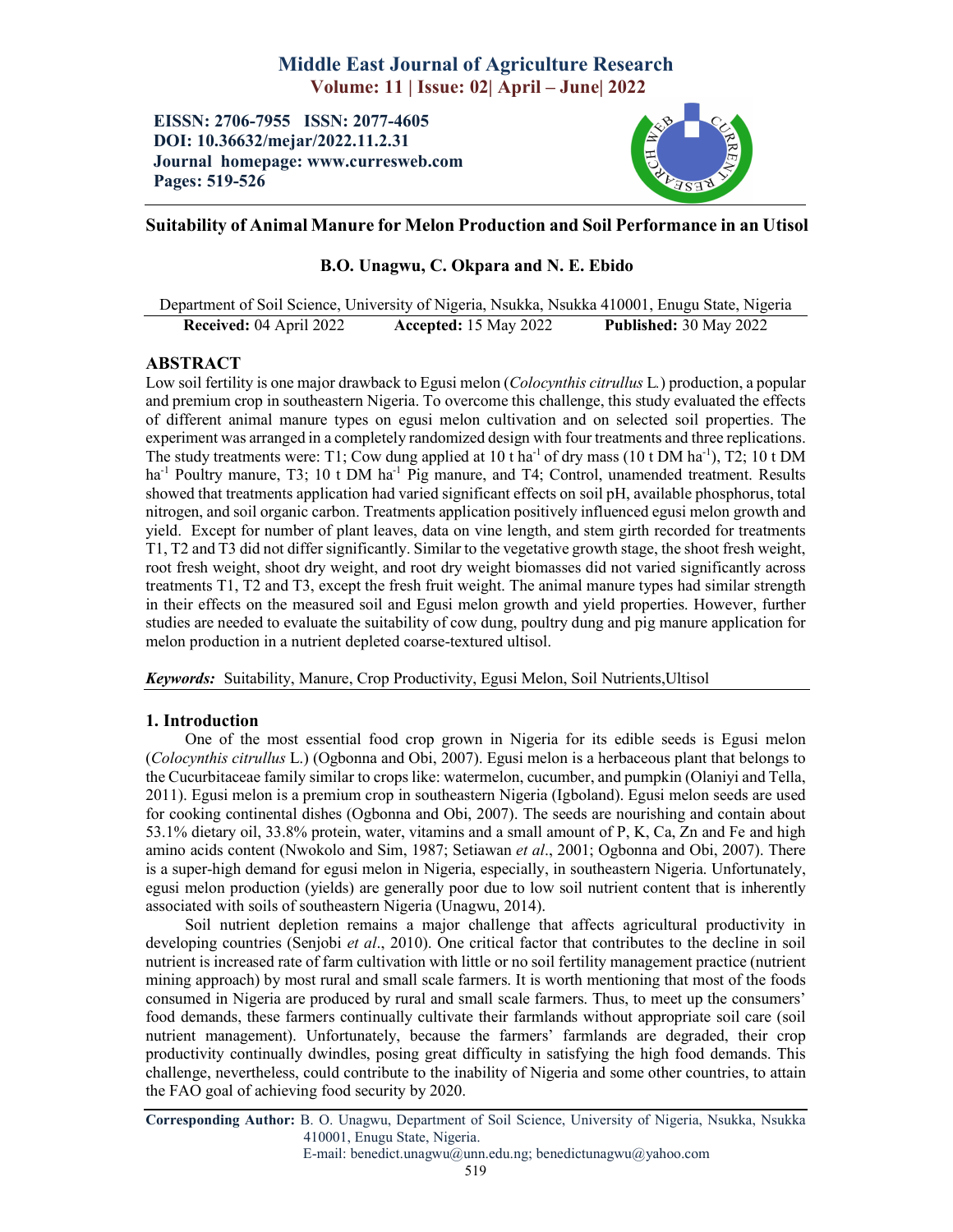There is need to boost soil productivity, enhance plant growth and yield to ensure food security and food sufficiency. This prospect is achievable through appropriate and adequate fertilizer or manure applications. Organic amendment application is fundamental to sustainable agriculture, because they not only provide huge quantities of macro- and micro-nutrients for good crop growth and high yield performance; they are also environmentally friendly (Amos *et al*., 2015). Although nutrients contained in organic amendments are slowly released, the positive effects of manure application have been reported (Sharma and Mittra, 1991; Ayuso *et al*., 1996; Abou El-Magd *et al*., 2005; Eifediy *et al*., 2017; Unagwu, 2019).

Conversely, chemical fertilizers release nutrients quickly to refill lost soil nutrients and increase crop yields. However, prolong and inapposite application of chemical fertilizers deteriorates soil functional capabilities, affects nutrient availability and its uptake by plants (Kerenhap *et al*., 2007), increase soil acidity, cause nutrient imbalance and soil degradation (Amos *et al*., 2015). Considering the demands for egusi melon in southeastern Nigeria, it is pertinent to increase egusi melon production (yields) to not only satisfy the current local demands but also to boost production for exports. This study assessed the growth and yield performance of egusi melon grown using different animal manure types and evaluated the contributary effects of animal manure application on the chemical properties of a coarse-textured utisol.

## 2. Materials and Methods

A glasshouse experiment was set up at the University of Nigeria Teaching and Research Farm, Nsukka, between December 2018 and September 2019. Topsoil (0-15 cm) was collected from a fallowed farm. The experiment, four treatments with three replications, were laid out in a completely randomized design. Animal manures (cattle dung, poultry dung, and pig manure) used in the study were obtained from Animal Research Farm of the University. A 44.4 g (equivalent to 10 t/ha of dry mass  $[10]$ t DM/ha]) air-dried manure type was thoroughly mixed with a 10 kg air-dried homogenized test soil and thereafter poured into 10 litre pot (25 cm x 22 cm x 16 cm). The treatments were incubated for two months afterwards, Zaki egusi melon seeds, a local variety obtained from Crop Science Department, University of Nigeria, Nsukka, were sown at the rate of three seeds per pot. After seedling emergence, the seedlings were thinned to one seedling per pot. Plant growth parameters were recorded weekly. The vine length, stem girth, leaf length, and leaf width were measured using a flexible meter tape. The number of leaves, number of branches and number of fruits were manually counted. At harvest, egusi melon fruits were weighed to obtain their fresh weight. The fruit girth was measured using flexible meter tape. At about 90 days after planting (DAS) when >50% of plants had stopped producing new flowering buds, egusi melon above-ground biomass (plant shoot) was harvested at about 5.0 cm above the soil surface to avoid soil contamination. Subsequently, the below-ground biomass (plant root) was harvested. Both biomasses (plant shoot and root) were weighed to obtain the fresh shoot and root weights, respectively. Afterwards, the biomasses were air-dried for one week and subsequently weighed to obtain their dry biomass weights.

#### 2.1. Soil Analyses

About 100 g of soil sample was taken from each pot before and after manure application for soil chemical analysis. The manures were also analysed. The Walkley-Black method was used to determine the soil organic carbon (SOC) (Nelson and Sommers, 1996). Phosphorus was obtained by Bray II method (Bray and Kurtz, 1945) while total nitrogen was by the macro Kjeldahl method (Bremner, 1996). Soil pH was obtained using pH meter in a soil: liquid ratio of 1:2.5 suspensions of soil in 0.1 N KCl and distilled water.

#### 2.2. Statistical analysis

Plant and soil data obtained were statistically analysed with GenStat Discovery Edition 4 software, by subjecting the data to analysis of variance (ANOVA). Treatment means were separated at a 5% probability level.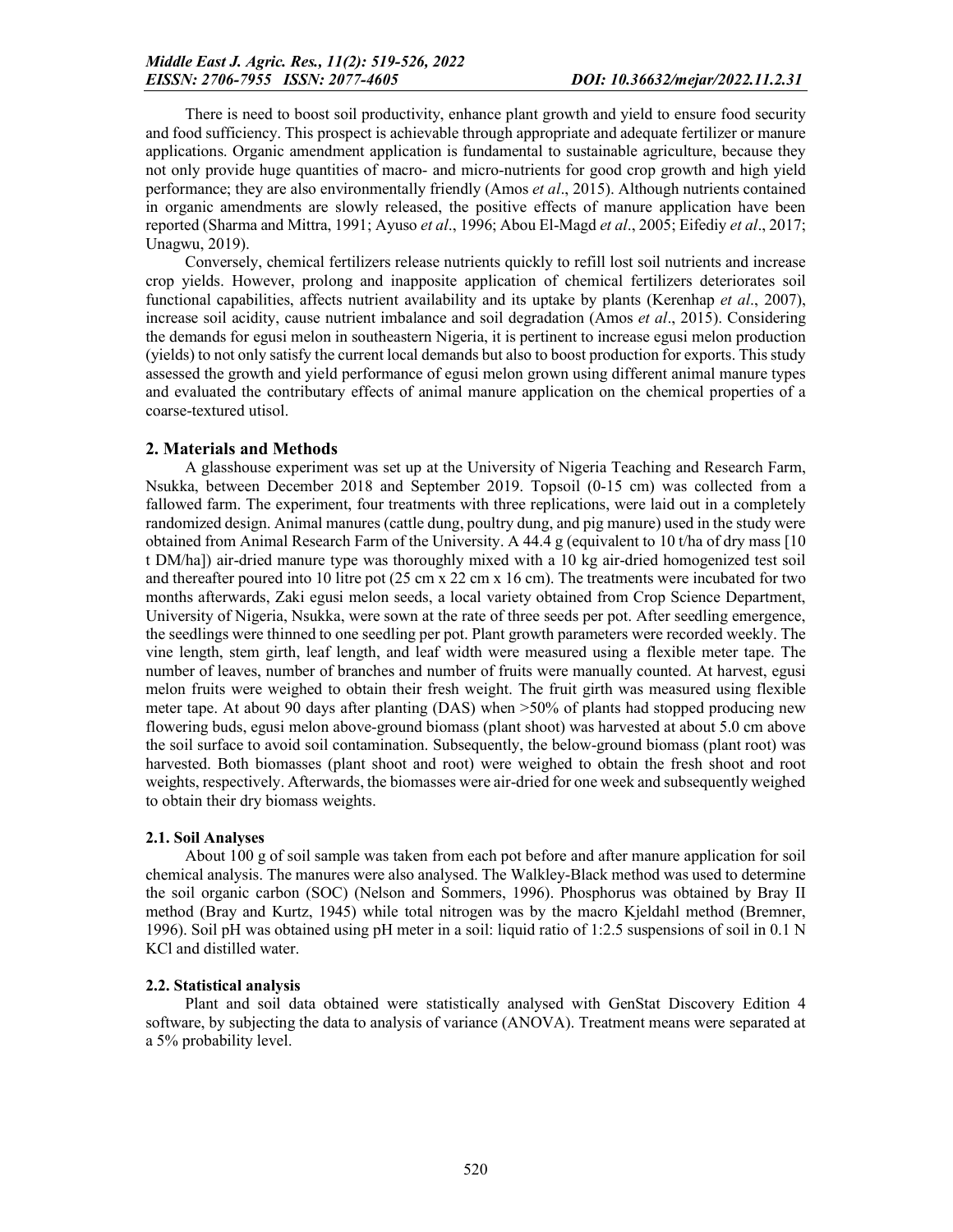### 3. Results and Discussion

The test soil is a weathered brownish coarse-textured sandy loam (Table 1). Following Chude *et al*. (2011) soil fertility indices rating, the soil is strongly acidic (5.0-5.5), the SOC (10-14 g kg<sup>-1</sup>) and available phosphorus (7-20 mg kg<sup>-1</sup>) contents were moderate while the total N (0.6-1.0 g kg<sup>-1</sup>) and exchangeable potassium (0.12-2.0 mg  $kg^{-1}$ ) contents were very low (Table 1). The low soil nutrient and organic matter content associated with the soil test is characteristic of soils in the study area. This is due to bush burning, high temperatures that lead to high rate of organic matter decomposition (Eifediy, 2017), and poor farmers' attitude towards the use of soil amendments and inadequate nutrient application.

| Soil properties                                   | <b>Values</b> |
|---------------------------------------------------|---------------|
| Clay $[< 0.002$ mm] $(g kg-1)$                    | 170           |
| Silt $[0.02-0.002$ mm] (g kg <sup>-1</sup> )      | 80            |
| Fine sand $[0.02-0.02$ mm $(g \text{ kg}^{-1})$   | 250           |
| Coarse sand $[0.02-2.00$ mm $(g \text{ kg}^{-1})$ | 500           |
| <b>Textural class</b>                             | Sandy loam    |
| $pH$ $H_2O$                                       | 4.90          |
| pH KCl                                            | 4.70          |
| Soil organic carbon $(g \ kg^{-1})$               | 13.8          |
| Total nitrogen $(g \ kg^{-1})$                    | 0.4           |
| Available $P$ (mg kg <sup>-1</sup> )              | 8.0           |
| Exchangeable K (mg $kg^{-1}$ )                    | 0.13          |

The organic amendments (animal manures) varied in their chemical compositions. The pH ranged from 6.9 - 8.5 while the organic carbon content ranged from  $167 - 350$  g kg<sup>-1</sup> (Table 2). Poultry manure had the highest organic carbon content while cow dung had the least organic carbon content. Overall, except for total nitrogen content, poultry manure came out top for all the properties analysed (Table 2). The observed differences in the nutrient compositions associated with the manures relative to the test soil, suggests that animal manure application will have significant effects on the soil nutrient status and consequently influence egusi melon growth and yield performance.

| <b>Parameters</b>                    | . .<br><b>Poultry manure</b> | Cow dung | Pig manure |
|--------------------------------------|------------------------------|----------|------------|
| $pH$ $H_2O$                          | 8.50                         | 7.30     | 6.90       |
| pH KCl                               | 8.20                         | 6.70     | 6.70       |
| organic carbon $(g \ kg^{-1})$       | 352                          | 167      | 320        |
| Total nitrogen $(g \ kg^{-1})$       | 18.2                         | 19.6     | 32.2       |
| Available $P$ (mg kg <sup>-1</sup> ) | 567                          | 210      | 410        |

Table 2: Chemical composition of animal manure applied

## 3.1. Effects of Animal Manure Application on Soil Chemical Properties

Animal manure application had significant effects on the soil chemical properties (Table 3). Soil pH ranged from 4.8 (treatment T4, control unamended treatment) to 5.9 (treatment T2, poultry manure applied at 10 t/ha). Treatments T1 (Cow dung applied at 10 t/ha); T2, and T3 (Pig manure applied at 10 t/ha) increased the soil pH by 4.2-23% relative to treatment T4. Across the manured treatments, treatment T2 had the highest  $(p < 0.05)$  effect on soil pH while treatment T1 had the least effect. Soil organic carbon (SOC) content varied significantly across treatment applications (Table 3). Treatments T1-T3 had 10-24% higher SOC relative to treatment T4. Treatments T1 and T2 did not differ significantly in their SOC content but were significantly higher compared with treatment T3. For soil N content, treatment T4 recorded low  $(p < 0.05)$  values relative to T1-T3 (Table 3). Statistically, treatments T1 and T3 not differ in their N content but were significantly lower when compared with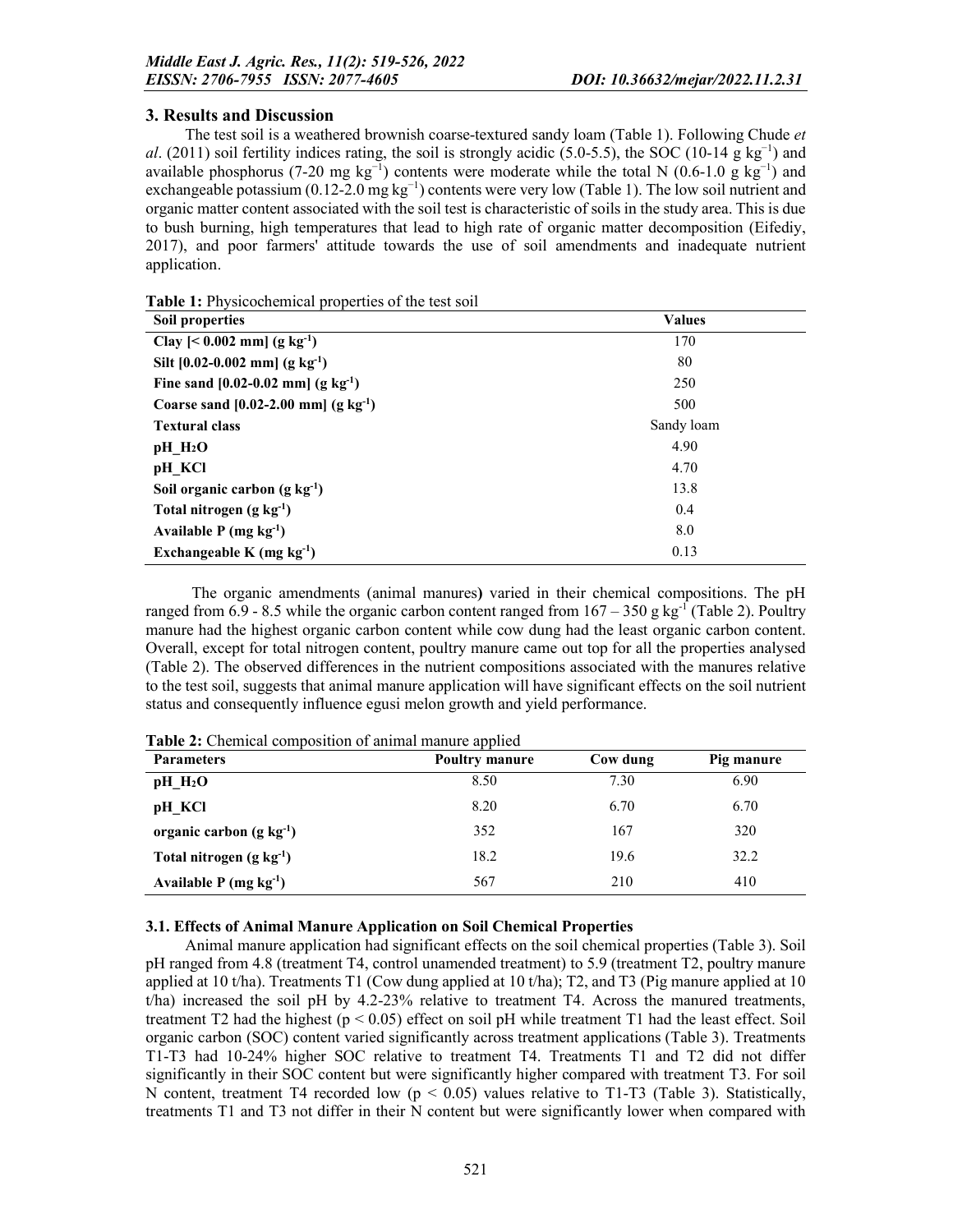treatment T2. Treatment T1 has the least  $(p < 0.05)$  available P as compared with Treatments T2-T3. Treatment effect on soil available P is as follows;  $T2 > T3 > T1 > T4$ . The higher available P recorded for treatments T2 is linked to the huge P composition contained in poultry manure relative to cow and pig manures (Table 2). The significantly ( $p \le 0.05$ ) higher soil pH observed for treatment T2 is attributed to the high pH that is associated with poultry manure (Table 2) relative to other animal manures. The result obtained is similar to that of Eifediy *et al*. (2017), who reported 5.1-6.5% increase in soil pH following the application of 15 t/ha poultry manure and 15 t/ha cow dung. In a similar study, Unagwu *et al*. (2019) reported an increase in soil pH when poultry manure at 10 t/ha was applied. The authors reported that the soil pH increased with increase in poultry manure application rate. The trend in the effect of treatment application on the chemical properties is thus:  $T2 > T1 > T3 > T4$ . The high pH, SOC, and available P associated with treatment T2 is attributed to the huge chemical contents contained in poultry manure relative to pig and cow manures (Table 2). The observed results may suggest why poultry manure is in high demand by farmers relative to other animal manure types.

| <b>Treatments</b> | рH<br>H <sub>2</sub> O | pН<br>KCI | Soil organic carbon<br>$(g \; kg^{-1})$ | <b>Total Nitrogen</b><br>$(\%)$ | Available $P(mg kg-1)$ |
|-------------------|------------------------|-----------|-----------------------------------------|---------------------------------|------------------------|
| T1                | 5.5                    | 4.4       | 26.2                                    | 0.17                            | 9.30                   |
| <b>T2</b>         | 5.9                    | 4.9       | 26.0                                    | 0.19                            | 26.6                   |
| T <sub>3</sub>    | 5.0                    | 4.4       | 23.2                                    | 0.16                            | 14.9                   |
| <b>T4</b>         | 4.8                    | 4.0       | 21.0                                    | 0.06                            | 8.40                   |
| LSD(0.05)         | 0.07                   | 0.05      | 0.90                                    | 0.02                            | 3.46                   |

Table 3: Effects of animal manure on the soil chemical properties 8 weeks after application

T1; Cow dung 10 t/ha, T2; Poultry manure 10 t/ha, T3; Pig manure 10 t/ha, T4; Control, no amendment, OM; organic manure, LSD; Least significant difference at 5% probability

#### 3.2. Effects of Animal Manure on Stem Girth and Number of Plant Leaves

Throughout the growth period, treatments application had varied effects on Egusi stem girth. The stem girth ranged from 1.4 cm (at 21 days after planting, DAS) to 1.97 cm (at 84 DAS). The stem girths for treatments T1 and T3 from 21-84 DAS were non-significantly wider than treatment T4. Beyond 21 DAS, treatment T2 maintained a significantly wider stem girth compared with treatments T1, T3 and T4. The number of plant leaves is presented in Table 4.

| <b>Treatments</b> | <b>21 DAS</b>                                   | 42 DAS     | 63 DAS       | <b>84 DAS</b> |  |  |  |
|-------------------|-------------------------------------------------|------------|--------------|---------------|--|--|--|
|                   | Treatment effects on stem girth (cm)            |            |              |               |  |  |  |
| <b>T1</b>         | 1.53                                            | 1.63       | 1.67         | 1.73          |  |  |  |
| <b>T2</b>         | 1.43                                            | 1.70       | 1.83         | 1.97          |  |  |  |
| T <sub>3</sub>    | 1.40                                            | 1.53       | 1.67<br>1.67 |               |  |  |  |
| <b>T4</b>         | 1.40                                            | 1.43       | 1.57<br>1.53 |               |  |  |  |
| $LSD$ (0.05)      | 0.17                                            | 0.22       | 0.20         | 0.22          |  |  |  |
|                   | Treatment effects on the number of plant leaves |            |              |               |  |  |  |
| <b>T1</b>         | 9.7                                             | 40.0       | 35.0         | 21.3          |  |  |  |
| <b>T2</b>         | 9.7                                             | 24.0       | 23.3         | 25.3          |  |  |  |
| T <sub>3</sub>    | 10.3                                            | 41.7       | 30.7         | 26.3          |  |  |  |
| <b>T4</b>         | 5.0                                             | 16.7       | 22.7         | 18.7          |  |  |  |
| LSD $(0.05)$      | 1.6                                             | 4.80       | 3.90         | 3.30          |  |  |  |
|                   | Treatment effects on vine length (cm)           |            |              |               |  |  |  |
| <b>T1</b>         | *                                               | 151        | 179          | 192           |  |  |  |
| <b>T2</b>         | *                                               | 147        | 173          | 182           |  |  |  |
| T <sub>3</sub>    | *                                               | 163<br>151 |              | 174           |  |  |  |
| <b>T4</b>         | *                                               | 103        | 136<br>134   |               |  |  |  |
| $LSD$ (0.05)      |                                                 | 3.66       | 4.17         | 6.81          |  |  |  |

|  | Table 4: Effects of animal manure application on stem girth, vine length and number of leaves |
|--|-----------------------------------------------------------------------------------------------|
|  |                                                                                               |

T1; Cow dung 10 t/ha, T2; Poultry manure 10 t/ha, T3; Pig manure 10 t/ha, T4; Control, no amendment, DAS; Days after sowing, \*; data not collected, LSD; Least significant difference at 5% probability,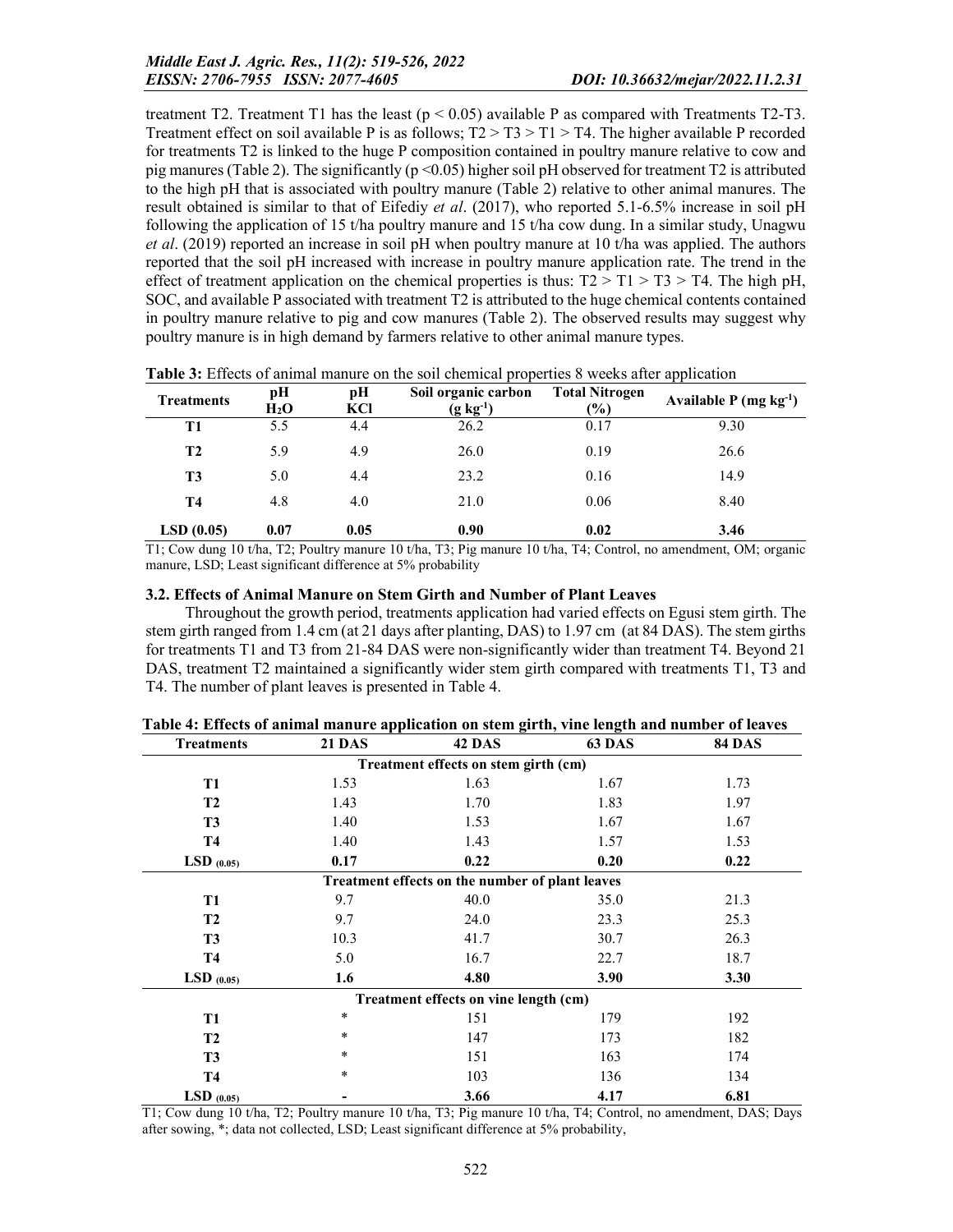Treatment application had a positive ( $p < 0.05$ ) effect on the number of plant leaves produced, which varied significantly across the amended treatments. Except at 21 DAS and 84 DAS, Treatment T3, as compared with treatments T1 and T2, had significantly ( $p < 0.05$ ) lower number of plant leaves. Throughout the growth period, the number of plant leaves associated with treatments T1 and T2 were not statistically  $(p < 0.05)$  different. The significantly wider stem girth and greater number of plant leaves produced following treatment application indicate a positive influence of animal manure addition on egusi melon growth. This present result corroborates the findings of Eifediyi *et al*. (2017) who reported that plants in plots treated with 15 t/ha poultry manure produced greater (47.3) number of water-melon leaves relative to cow dung manure applied at the same rate. Dauda *et al*. (2009) observed reported significantly higher amount of plant leaves when 9.9 t/hapoultry manurewas applied compared with the control treatment.

#### 3.3. Effects of Animal Manure on Vine Length

Egusi melon vine length was highly ( $p < 0.05$ ) influenced by animal manure addition when compared with treatment T4 (Table 4). Statistically, treatments T1-T3 did not differ in their vine length. The present result is consistent with the results of Adekiya *et al*. (2016), who reported increases in melon plant growth parameters, following animal manure application. A study by Ogbonna and Obi (2007) found that poultry manure applied at 10 t/ha increased the crop vine length 30 DAS. Eifediyi *et al*. (2017) reported that plants grown in plots that received 15 t/ha poultry manure and 15 t/ha cow dung produced statistically the same number of vine leaves both of which were significantly higher relative to the control treatment. Dauda *et al*. (2009) reported significantly longer vine length following the application of 9.9 t/ha poultry manure relative to the unamended control. The increases in stem girth, vine length and the number of leaves recorded for the manured treatments as relative to the unamended control is due to huge amounts of available nutrients in the animal manure applied. More importantly, unlike the control treatment, the soil pH (Table 3) associated with the manure amended pots is within the recommended range  $5.0 - 7.0$  for vegetable cultivation in acid soils (Masabni and Dainello, 2009), this also contributed to the observed increases in crop performance since soil pH affects a range of nutrient availability in the soil that is essentially needed for crop production. Soil pH also influences nutrient bioavailability, which affects crop growth and development since low nutrient solubility could limit (immobilize) plant nutrients. This is because, bioavailability of nutrient is the quantity of soluble nutrient that is mobilized by root exudates (Neumann and Römheld 2012; Goulding, 2016).

#### 3.4. Effects of animal manure on fruit number produced

Treatments application had significant ( $p < 0.05$ ) effects on the number of fruits produced and on other plant yield parameters measured. Across the amended treatments, treatment T1 had the highest (p < 0.05) quantity of egusi melon fruit produced, followed by treatments T3 and T2, which had the least egusi melon fruit produced. Treatments T1, T2 and T3 did not differ statistically (Table 5).

| Taoit of Effects of annihar manary application on the average number of it and proudeed |        |               |        |        |
|-----------------------------------------------------------------------------------------|--------|---------------|--------|--------|
| <b>Treatment</b>                                                                        | 14 DAF | <b>28 DAF</b> | 42 DAF | 56 DAF |
| <b>T1</b>                                                                               | 1.67   | 1.33          | 1.67   | 1.68   |
| <b>T2</b>                                                                               | 0.67   | 1.00          | 0.67   | 0.67   |
| T3                                                                                      | 1.33   | 1.33          | 1.00   | 1.36   |
| Т4                                                                                      | 0.33   | 0.33          | 0.33   | 0.33   |
| $LSD$ (0.05)                                                                            | 1.09   | 1.08          | 0.75   | 0.76   |
|                                                                                         |        |               |        |        |

Table 5: Effects of animal manure application on the average number of fruits produced

T1; Cow dung 10 t/ha, T2; Poultry manure 10 t/ha, T3; Pig manure 10 t/ha, T4; Control, no amendment, DAF; Days after flowering, LSD; Least significant difference at 5% probability

The higher number of egusi melon associated with the amended treatments relative to the control treatment is attributed to the animal manures applied, which provided extra nutrients for plant uptake. Several studies also reported similar results. For instance, Dauda *et al.* (2009) in their study on the effect of different poultry manure rates on watermelon found that higher rates of poultry manure (9.9 t/ha) produced a greater number of fruits relative to lower application rates (3.3 t/ha), while the control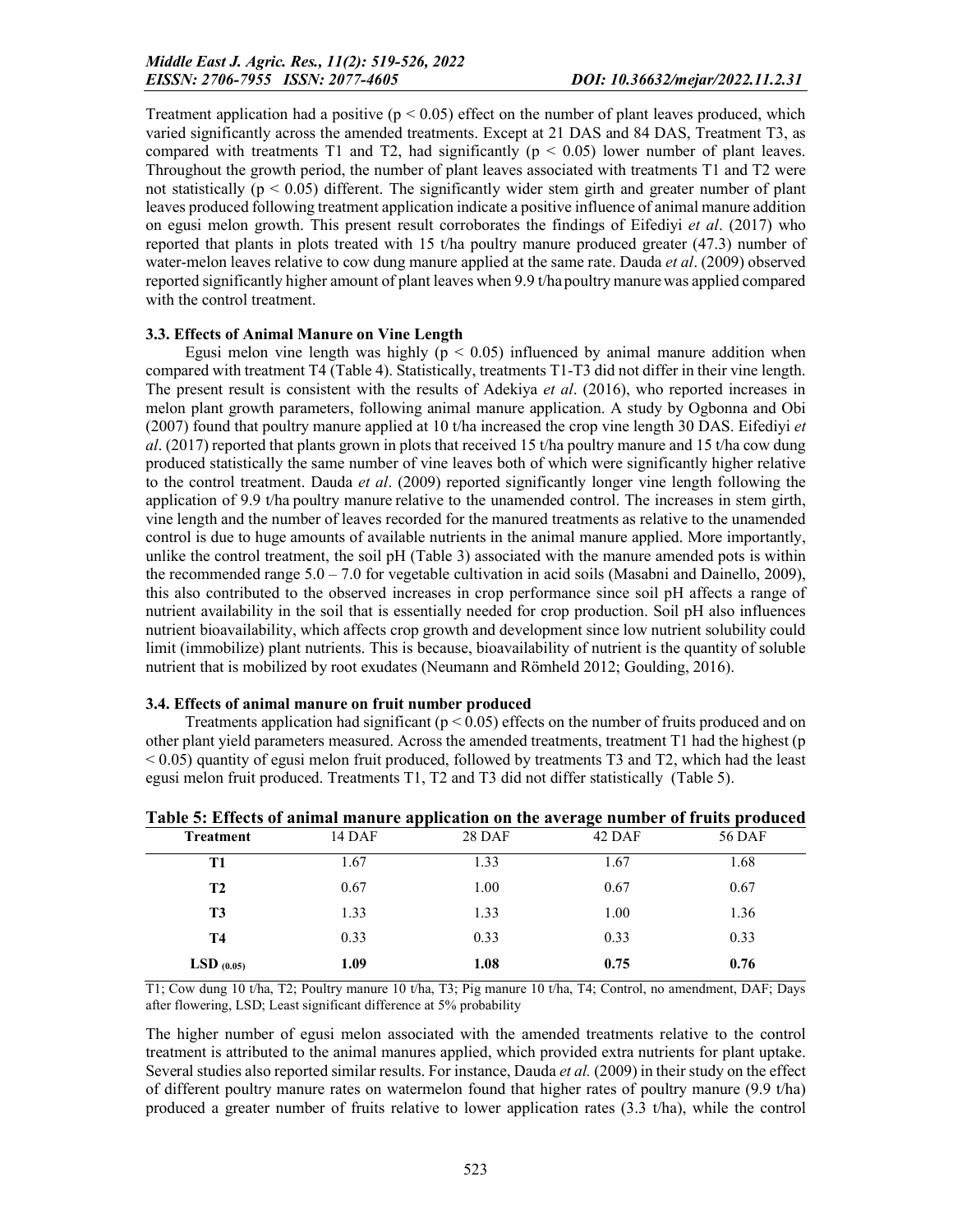treatment produced the least number of fruits. Study has shown that poultry manure has a fast mineralization rate, which makes nutrients available (Eifediyi et al., 2017). The high crop growth performance observed for poultry manure treatment may be due to high decomposition rate (Eifediyi et al., 2017) and higher nutrient status associated with the poultry manure (Table 2). In a field study at Nsukka southeast Nigeria, Ogbonna and Obi (2007) reported increases in the number of egusi melon produced following application of 10 t/ha poultry manure relative to the unamended control treatment.

### 3.5. Effects of animal manure on plant yield parameters

Treatments T1-T3 had higher (p < 0.05) fresh fruit weight (FFW), fruit girth (FG), root dry weight (RDW), root fresh weight (RFW), shoot dry weight (SDW), shoot fresh weight (SFW) relative to treatment T4 (Table 6). It was expected that treatment T1, which had greater number of melon fruit yields (Table 5) would have higher ( $p < 0.05$ ) FFW relative to treatments T2 and T3. On the contrary, treatment T2 had the highest ( $p < 0.05$ ) FFW as compared treatments T2 and T3 (Table 6). Treatment T2 was 12% and 22.2% higher than treatments T1 and T3, respectively; while treatment T1 was higher treatment T3 by 11.6%. Ideally, if a plant produces more fruits than another plant, there are tendencies of producing smaller sized fruits in the former than the later plant. This may account for the lower FFW recorded for treatment T1. Treatment T2 had higher (p < 0.05) SFW relative to treatment T1 but was statistically at par with treatment T3. Across treatments T1-T3, no significant difference was observed for FG, RFW, RDW and SDW (Table 6).

| <b>FFW</b>             | $FG$ (cm) | <b>RFW</b>        | <b>RDW</b>               | <b>SFW</b>             | <b>SDW</b>               |
|------------------------|-----------|-------------------|--------------------------|------------------------|--------------------------|
| $(g \text{ pot}^{-1})$ |           | $(g$ pot $^{-1})$ | $(g$ pot <sup>-1</sup> ) | $(g$ pot <sup>-1</sup> | $(g$ pot <sup>-1</sup> ) |
| 71.5                   | 16.4      | 2.4               | 0.6                      | 16.8                   | 6.5                      |
| 81.2                   | 18.2      | 2.2               | 0.5                      | 23.4                   | 7.5                      |
| 63.2                   | 16.1      | 2.0               | 0.5                      | 20.8                   | 6.7                      |
| 15.0                   | 5.10      | 0.8               | 0.3                      | 9.50                   | 3.0                      |
| 5.10                   | 2.60      | 0.80              | 0.14                     | 4.70                   | 1.2                      |
|                        |           |                   |                          |                        |                          |

Table 6: Effect of animal manure application on fruit and plant yield parameter

FFW; Fresh fruit weight, FG; Fruit girth, RDW; Root dry weight, RFW; Root fresh weight, SDW; Shoot dry weight, SFW; Shoot fresh weight, T1; Cow dung 10 t/ha, T2; Poultry manure 10 t/ha, T3; Pig manure 10 t/ha, T4; Control, no amendment, LSD; Least significant difference at 5% probability

The results show that animal manures had relatively readily available nutrients for plant uptake resulting in the increases recorded in the plant morphological growth (Tswanya et al., 2017). Increase in FG, RFW and SFW associated with treatments T1-T3 is linked to animal manure's ability to boost plant growth, increase plant's meristematic and physiological activities (Dauda *et al.,* 2009) owing to improved soil properties and supply of plant nutrient. These effects resulted in the synthesis of more photo-assimilates (Dauda *et al.,* 2009) that contributed in the production of higher crop yields and FFW (Tables 5 and 6). In a similar study on okra production, Aniefiok *et al.* (2013) observed that organic manure especially poultry manure increased okra growth. Senjobi *et al*. (2010) found significant increases in the fresh and dry leaf yield and seed yield of scent leaf (*Ocimum gratissimum*) with manure application. Relative to the control treatment, Ogbonna and Obi (2007) reported increases in the fruit (egusi melon) yield when 10 t/ha poultry manure was applied. According to Dauda *et al*. (2009), significant increases in watermelon growth and yield performance over the control treatment were ascribed to the presence of vital plant nutrients contained in poultry manure, which promoted roots development and vegetative growth.

## 4. Conclusion

Treatments application had varied degrees of effects on the soil chemical properties and plant growth and yield parameters. From these results, it appears that the three animal manure types are relatively suitable for growing melon. Comparatively, treatments T2 (Poultry manure applied 10 t DM/ha), T1 (Cow dung, 10 t DM/ha) and T3 (Pig manure, 10 t DM/ha) were at almost par for most of the plant and soil parameters measured. Typically, treatment T2 stands tall for its effects on soil pH and available P relative to treatments T1 and T3. Further, treatment T2 outperformed treatments T1 and T3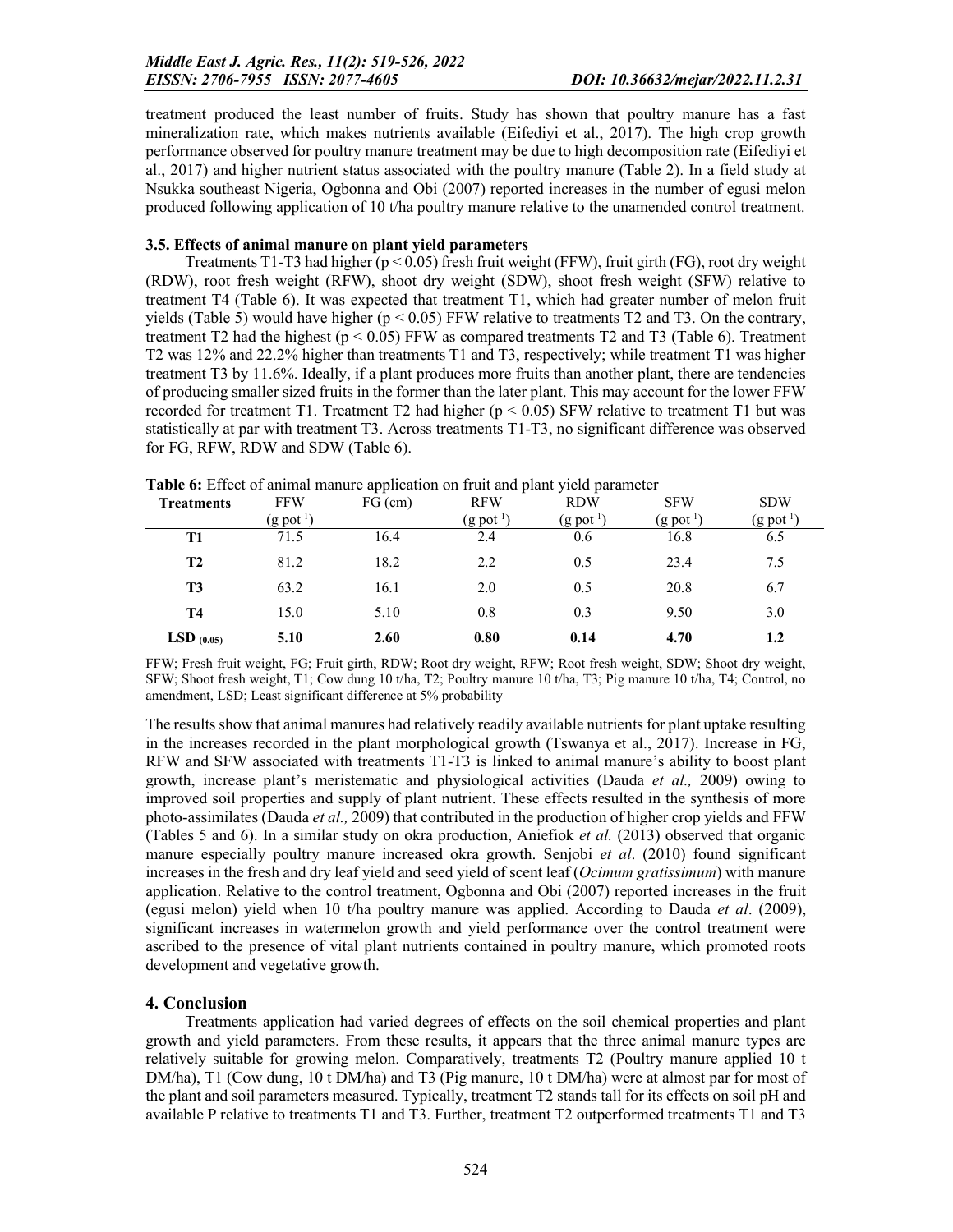with respect to FFW. Following the results obtained, further experimental (field) studies are needed to evaluate the suitability of cow dung, poultry dung and pig manure application for melon production in a nutrient depleted coarse-textured ultisol.

#### **References**

- Abou, El-Magd M.M., A.M.Hoda and Z.F. Fawzy, 2005. Relationship, Growth, and Yield of Broccoli with Increasing N, P or K Ratio in a mixture of NPK fertilizers. Annal Agricultural Science Mosh. Journal, 43: 791-805.
- Adekiya, A.O., S.O. Ojeniyi and O.E. Owonifari, 2016. Effect of cow dung on soil physical properties, growth and yield of maize (*Zea mays*) in a tropical Alfisol. Scientia Agricola, 15: 374-379.
- Amos, H., N. Voncir, A.S. Fagam and A. Garba, 2015. Effect of Cattle Manure on the Growth and Yield Performance of Vegetable Maize (*Zea mays* saccharata) Varieties under Irrigation. Journal of Agriculture and Veterinary Science, 2: 19-32.
- Aniefiok, E.K., A.U. Idorenyin and O.S. John, 2013. Effect of poultry manure and plant Spacing on the growth and yield of waterleaf (*Talinum fructicosum* (L.). Journal of Agronomy, 12: 146-152.
- Ayuso, M.A., J.A. Pascal-Garcia and T. Hernandez, 1996. Evaluation of Urban Wastes for Agricultural Use. Soil Science and Plant Nutrition journal, 142: 105-111.
- Bray, R.H. and N.T. Kurtz, 1945. Determination of total organic and available form of phosphorus in soil. Soil Science, 59: 39- 45.
- Chude, V.O., S.O. Olayiwola, A.O. Osho and C.K. Daudu, 2011. Fertilizer Use and Management Practices for Crops in Nigeria (4 ed.). Fertilizer Procurement and Distribution Division (FPDD), Federal Ministry of Agriculture and Rural Development, Abuja. https:// businessdocbox. com/Agriculture/69535682-Edited-by-cv-o-chude-s-o-olayiwola-a-o-osho-c-k-daudu.html. Accessed 12 June 2020.
- Dauda, S.N., F.A. Ajayi and E. Ndor, 2009. Growth and yield of watermelon (*Citrullus lanatus*) as affected by poultry manure application. Electronic Journal of Environment, Agriculture and Food Chemistry, 8: 305-311.
- El-Shakweer, M.H.A., E.A. El-Sayad and M.S.A. Ewees, 1998. Soil and Plant Analysis as a Guide for Interpretation of the Improvement Efficiency of Organic Conditioners Added to Different Soils in Egypt. Communication in Soil Science and Plant Analysis, 29: 2067-2088.
- Eifediy, E.K., S.U. Remison, H.E. Ahamefule, K.O. Azeez and P.O. Fesobi, 2017. Performance of watermelon (*Citrullus lanatus* L.) in response to organic and NPK fertilizers. Acta Universitatis Sapient Agriculture and Environment, 9: 5-17.
- Goulding, K.W.T., 2016. Soil acidification and the importance of liming agricultural soils with particular reference to the United Kingdom. Soil Use and Management 32: 390–399.
- Kerenhap, W., V.Thiagarajan and V. Kumar, 2007. Biochemical and bioassay studies on the influence of different organic manures on the growth of mulberry variety and Silkworm, Bombyx mori L. Caspian. Journal of Environmental Science, 5: 51-56.
- Masabni, J.G. and F.J. Dainello, 2009. Vegetable growers handbook. 4<sup>th</sup> Ed. Texas A&M University, Texas.
- Nelson, D.W. and L.E. Sommers, 1996. Total carbon, organic carbon, and organic matter. In Methods of Soil Analysis: Part 3 Chemical Methods Eds., Sparks, D.L., A.L., Page, P.A., Helmke, R.H., Loeppert, P.N., Soltanpour, M.A., Tabatabai, C.T. Johnston, and M.E. Sumner American Society of Agronomy Monograph No. 9, Madison WI, pp: 961-1010.
- Neumann, G. and V. Romheld, 2012. Rhizosphere Chemistry in Relation to Plant Nutrition. In: Mineral Nutrition of Higher Plants ed. Marschnar, A. 3<sup>rd</sup> Ed. Elservier, New York
- Nwokolo, E. and J.S. Sim, 1987. Nutritional Assessment of Defaulted Pumpkin (*Telfaria occidentalis* Hook) by chick assay. Journal of Science Food Agriculture, 38: 237-246.
- Ogbonna, P.E. and I.U. Obi, 2007. Effect of time of planting and poultry manure application on growth and yield of egusi melon (*Colocynthis Citrullus* L.) in a derived savannah agro-ecology. Agro-Science, Journal of Agriculture Food Environment and Extension, 6: 33-38.
- Olaniyi, J.O. and B.A. Tella, 2011. Effects of Nitrogen and Potassium Fertilizers on the Growth, Seed Yield and Nutritional Values of Egusi Melon (*Citrullus lanatus* (thumb) manf.) in Ogbomoso Southwest Nigeria. International Research Journal of Plant Science, 2(11): 328-331.